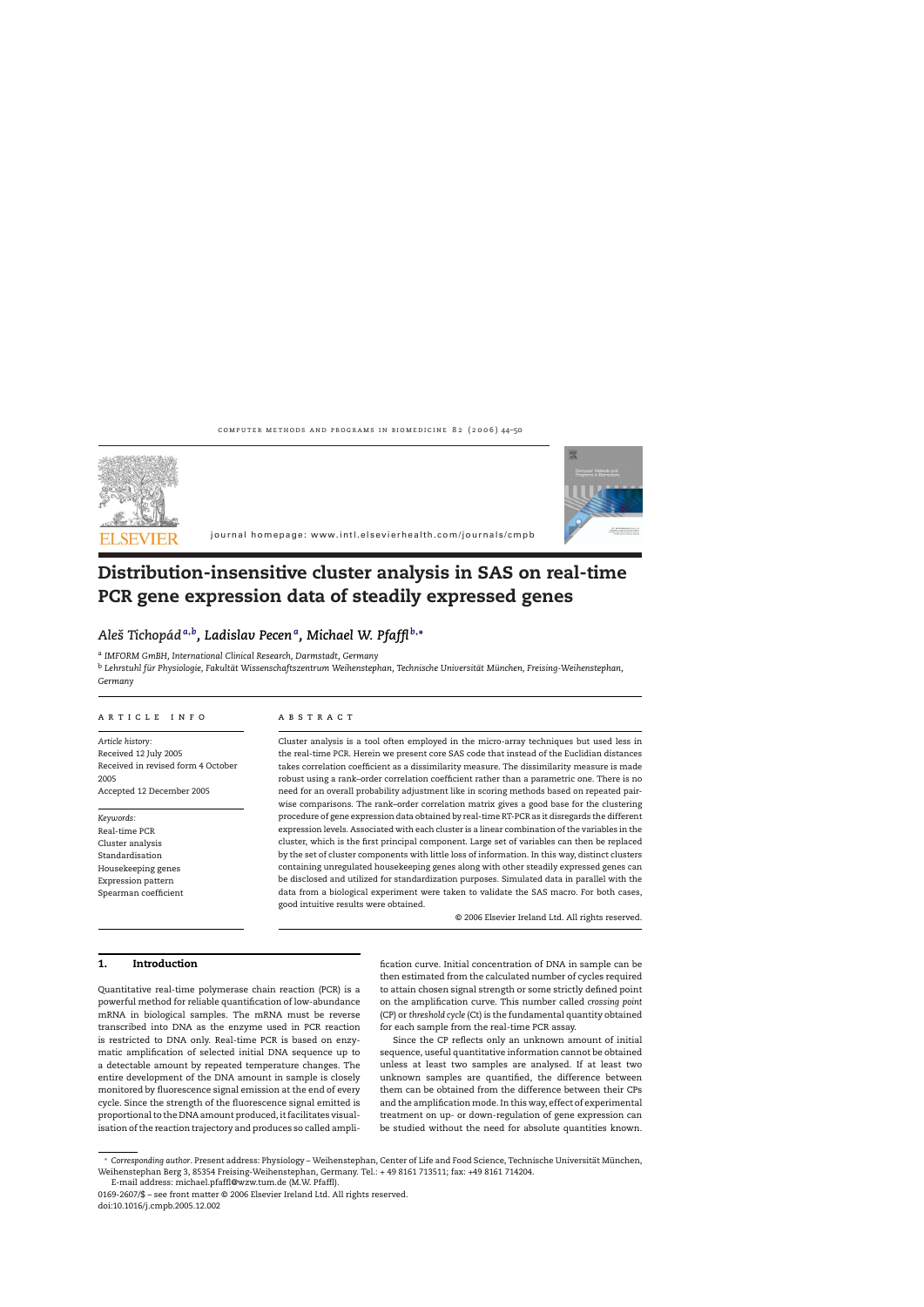This is a principal of the so called relative quantification approach.

To make sure that the entire quantification assay proceeds in a similar way in all compared samples, amplification of another sequence assumed unregulated under applied study treatment is introduced into the assay. The search for such reference genes unregulated under treatment is therefore an essential task before any relative gene expression quantification is conducted. The reference gene is assumed to remain constant under applied treatment, and any shift in its amount observed between compared samples can be thus associated to assay disturbances. The same shift can be then expected to affect the results of the studied gene and can be subtracted from it. Computing method based on this principle was proposed [\[1\]](#page-5-0) that incorporates a reference gene into calculation of expression ratio of studied gene in two compared samples.

There is a good reason and even bigger wish to believe, that so called housekeeping genes remain constantly expressed and provide thus a good references. Unfortunately, papers reporting about regulation of these genes are published too often to admit of this assumption (e.g., [\[2,3\]\).](#page-5-0) Physiological changes in untreated organisms can alone cause regulation of these genes [\[4\]. V](#page-5-0)andesompele et al. [\[5\]](#page-5-0) proposed computing method based on the standard deviation that sorts candidates according to their best pair-wise score to other genes. This method, however, does not reflect the target genes and their relation to the reference genes. Repeated pair-wise analysis on more than two genes [\[6\]](#page-5-0) is confronted with the need for an adjustment of the overall probability value. The Excel tool by Pfaffl et al. [\[6\]](#page-5-0) also utilises the Pearson correlation coefficient as a similarity measure, assuming thus normal distribution along the data. This is however only seldom the case. Herein presented method is proposed with the aim to up-grade the tool presented by Pfaffl et al. [\[6\].](#page-5-0)

## **2. Background**

Some simple approach omitting the imaginary boundary between unregulated housekeeping genes and regulated genes is desired, that would group genes based on a robust distribution-insensitive dissimilarity measure. Spearman rank–order correlation coefficient is a non-parametric measure of association based on the rank of the data values. The formula is

$$
\theta = \frac{\sum (R_i - R)(S_i - S)}{\sqrt{\sum (R_i - \bar{R})^2 \sum (S_i - \bar{S})^2}}
$$
(1)

where *Ri* is the rank of the *i*th *x* value, *Si* the rank of the *i*th *y* value,  $\overline{R}$  the mean of the  $R_i$  values and  $\overline{S}$  is the mean of the  $S_i$ values.

Clustering procedure based on the Spearman correlation coefficient prevents erroneous results due to non-normal distributed real-time PCR data [\[7\]. I](#page-5-0)n the here proposed method, associated with each cluster is a linear combination of the variables in the cluster, which is the first principal component. A large set of variables can often be replaced by the set of cluster components with little loss of information. A given

number of cluster components does not generally explain as much variance as the same number of principal components on the full set of variables, but the cluster components are usually easier to interpret than the principal components. The first principal component is a weighted average of the variables that explains as much variance as possible.

The purpose of looking for *principal components* [\[8,9\]](#page-5-0) is to derive a small number of linear combinations (principal components) of a set of variables that retain as much of the information in the original variables as possible. Often a small number of principal components can be used in place of the original variables for plotting, regression, clustering, and so on. Principal component analysis can also be viewed as an attempt to uncover approximate linear dependencies among variables.

The first *j* principal components provide a least-squares solution to the model

$$
Y = XB + E \tag{2}
$$

where **Y** is an  $n \times p$  matrix (with *n* columns and *p* rows) of the centered observed variables; **X** the *n* × *j* matrix of scores on the first *j* principal components; **B** the  $j \times p$  matrix of eigenvectors;  $\mathbf{E}$  the  $n \times p$  matrix of residuals; and the trace ( $\mathbf{E}'\mathbf{E}$ ), the sum of all the squared elements in **E**, is to be minimized. In other words, the first *j* principal components are the best linear predictors of the original variables among all possible sets of *j* variables, although any nonsingular linear transformation of the first *j* principal components would provide equally good prediction.

# **3. Test data**

## *3.1. Simulated data set*

Data with five variables of *n* = 11 observations was simulated based on a real biological variable by introducing noise into four linearly associated variables. This data should facilitate a better intuitive understanding of the logic behind the dissimilarity measure applied for clustering. The first variable called RG contains 11 CP observations for ubiquitin with the arithmetic mean  $\mu_{\rm RG}$  and standard deviation  $\sigma_{\rm RG}^2.$ 

$$
RG \sim U(\mu_{RG}, \sigma_{RG}^2)
$$
 (3)

Since *n* = 11 only, no strong departure from normal distribution was found. Subsequently, three semi-random simulated variables  $SRD_1$ ,  $SRD_2$  and  $SRD_3$  were derived from RG as follows:

$$
SRD_1 = RG + \eta_1 \qquad \eta_1 \sim N(\mu_{\eta_1} = 0, \sigma_{\eta_1}^1 = 1)
$$
  
\n
$$
SRD_2 = 1.3 * RG + \eta_2 \qquad \eta_2 \sim N(\mu_{\eta_2} = 0, \sigma_{\eta_2}^1 = 0.1)
$$
\n
$$
SRD_3 = \eta_3 * RG \qquad \eta_3 \sim N(\mu_{\eta_3} = 1.3, \sigma_{\eta_3}^1 = 0.03)
$$
\n(4)

where RG is the real gene's CP and  $\eta_1$ ,  $\eta_2$  denote random noise generated from the normal distribution with respective mean  $\mu$  and standard deviation  $\sigma^2.$  These three variables were supposed to simulate different genes with the same expression pattern as the RG but more or less affected by sample specific disturbances. The  $\eta_1$  and  $\eta_2$  introduce some additive distur-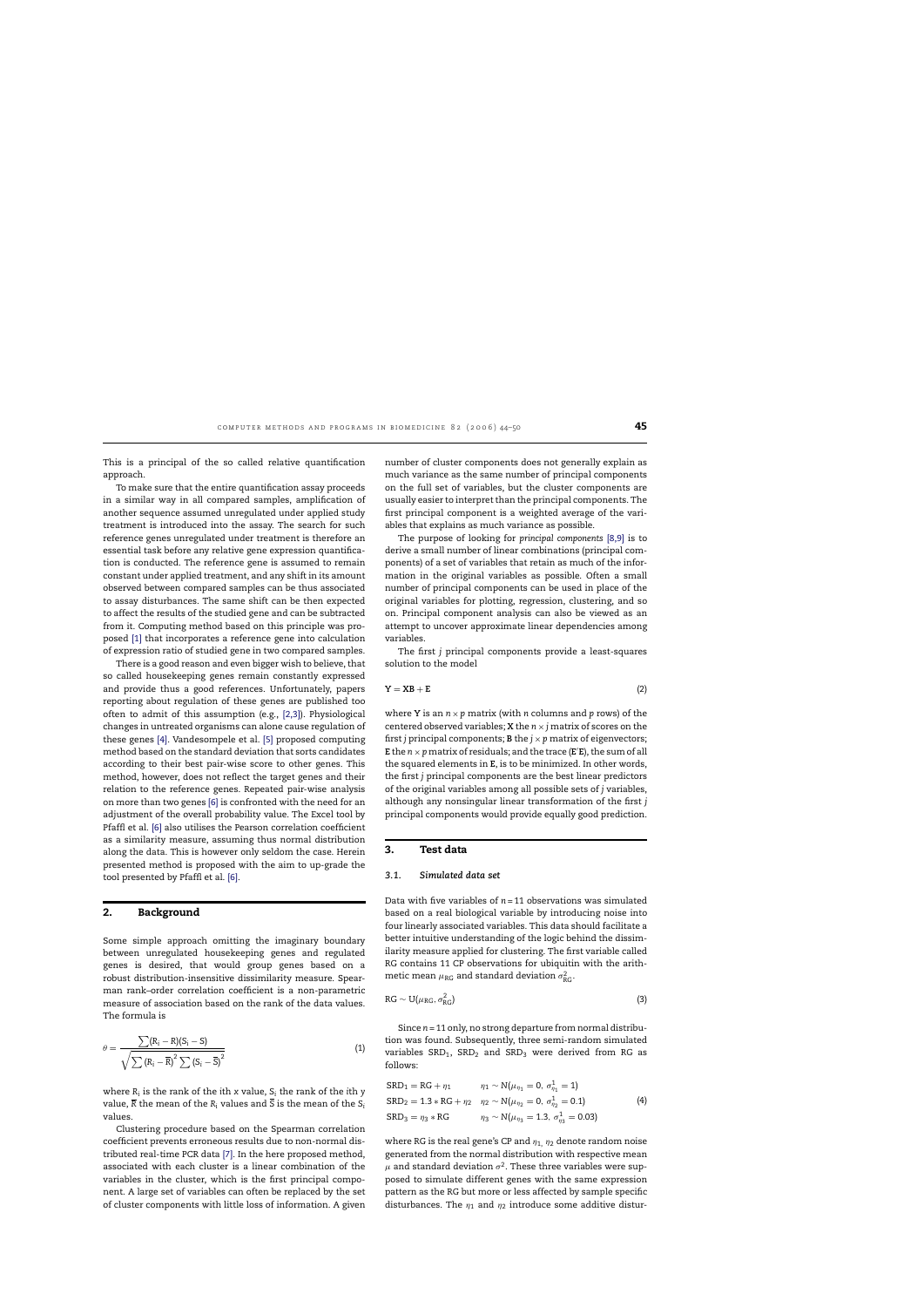| Table 1 - Descriptive statistics on the simulated data<br>$(n = 11)$ |       |          |      |  |
|----------------------------------------------------------------------|-------|----------|------|--|
| Variable                                                             | Mean  | Variance | S.D. |  |
| RG                                                                   | 20.44 | 0.38     | 0.61 |  |
| SRD1                                                                 | 20.86 | 1.60     | 1.27 |  |
| SRD <sub>2</sub>                                                     | 26.57 | 0.64     | 0.80 |  |
| SRD <sub>3</sub>                                                     | 26.70 | 1.70     | 1.32 |  |
| <b>RD</b>                                                            | 20.71 | 1.71     | 0.08 |  |

bance into, otherwise perfect, correlations between  $SRD<sub>1</sub>$  and RG, and SRD<sub>2</sub> and RG. The SRD<sub>1</sub> and SRD<sub>2</sub> differ one from another not only by their multiplicative factor but also by the standard deviation of their added noise component  $\sigma_{\eta_1}^2$  ,  $\sigma_{\eta_2}^2$  . As the noise is greater in  $SRD_1$  then in  $SRD_2$ , which is given by its  $\sigma_{\eta_1}^2$  >  $\sigma_{\eta_2}^2$ , it is supposed, that RG should be more tightly correlated with SRD<sub>2</sub> in most of the simulation runs. As no multiplication of RD is introduced into  $SRD_1$ , it has the same central tendency as RG and from the Euclidian perspective is thus closer to RG than the  $SRD<sub>2</sub>$  with its multiplicative factor 1.3.

The  $SRD<sub>3</sub>$  is also derived from the RG, however the noise is introduced as a multiplicative rather than additive factor here. The noise has the same mean value 1.3 as the multiplicative factor in  $SRD<sub>2</sub>$ , and small standard deviation 0.03. The aim of introducing  $SRD<sub>3</sub>$  is to simulate a gene regulation dependant on a baseline value, common phenomenon in biological regulation. In other words, expression change due to treatment is not only dependant on the treatment strength but also on the baseline expression value before the treatment was applied.

The fifth simulated variable RD has no linear association with RG as it is drown from the normal distribution with the same mean and standard deviation as the RG, therefore RD∼N(μ<sub>RG</sub>, σ<sub>RG</sub>). It is expected that in most simulations this variable should not be associated with the RG however, from Euclidian perspective, both variables are close. Descriptive statistics for the simulated data are shown in Table 1.

#### *3.2. Biological data set*

The same biological data as used in Pfaffl et al. [\[6\]](#page-5-0) were used here also to show that similar results can be obtained with herein presented method, assuring however better adherence to a good statistical practice. Complete RNA from 31 bovine corpora lutea samples was extracted by method of Chomczynski [\[10\]](#page-5-0) from small slices of deep frozen CL with peqGOLD according to the manufacturer's instruction.

The cDNA was reverse-transcribed from 1000 ng total RNA with 200 units of M-MLV Reverse Transcriptase (Promega Corp., Madison, USA) according to the manufacturer instructions.

The CP data related to expression levels [\[12\]](#page-5-0) of studied factors were obtained on LightCycler (Roche, Basel, Switzerland) PCR instrument [\[11,12\].](#page-5-0) In the 31 cDNA samples, expression of four genes with assumed stable expression – housekeeping genes (HKG); ubiquitin (UBQ), glyceraldehyde-3-phosphate dehydrogenase (GAPD),  $\beta$ -actin and 18S ribosomal unit were quantified together with 10 studied target genes; IGF-1 (insulin-like growth factors type 1), IGF-2, IGFR-1 (insulin-like growth factor receptor type 1), IGFR-2, IGFBP-1 (insulin-like growth factor binding protein type 1) – IGF-6,

| Table 2 - Descriptive statistics on the biological data<br>$(n=31)$ |       |          |      |  |
|---------------------------------------------------------------------|-------|----------|------|--|
| Variable                                                            | Mean  | Variance | S.D. |  |
| <b>UBQ</b>                                                          | 20.86 | 1.05     | 1.03 |  |
| <b>GAPD</b>                                                         | 21.50 | 1.05     | 1.02 |  |
| $\beta$ -Actin                                                      | 18.29 | 1.04     | 1.02 |  |
| S <sub>18</sub>                                                     | 12.97 | 3.66     | 1.91 |  |
| $IGF-1$                                                             | 29.31 | 1.00     | 1.00 |  |
| $IGF-2$                                                             | 23.14 | 1.17     | 1.08 |  |
| $IGF-1R$                                                            | 24.59 | 1.122    | 1.06 |  |
| $IGF-2R$                                                            | 37.89 | 0.70     | 0.84 |  |
| $BP-1$                                                              | 29.38 | 9.10     | 3.02 |  |
| $BP-2$                                                              | 30.53 | 1.042    | 1.02 |  |
| $BP-3$                                                              | 30.00 | 3.39     | 1.84 |  |
| $BP-4$                                                              | 31.13 | 2.18     | 1.48 |  |
| $BP-5$                                                              | 26.74 | 2.24     | 1.50 |  |
| $BP-6$                                                              | 30.36 | 2.12     | 1.46 |  |

whose expression is studied. In each biological sample, all 14 factors were quantified. The CP as used here is a fractional numbers of PCR cycles necessary to reach a strictly given point of the amplification curve geometry. Here, the maximum of the second derivative of the amplification curve [\[12\]](#page-5-0) was used as computed by the LightCycler Software 3.5 (Roche Diagnostics). Descriptive statistics for this data are shown in Table 2.

# **4. System description**

The SAS macro CLUSTER presented here [\(Table 3\) i](#page-3-0)s the minimal source that performs the fundamental computing. Data *genes* entered by the DATA step is a reduced example of the original biological dataset. The macro consists of following SAS/BASE and SAS/STAT procedures.

The CORR procedure is a statistical procedure that creates correlation matrix with the Spearman correlation coefficients. The correlation matrix is then saved as an output data set *cor*.

The VARCLUS procedure uses the recently created *cor* data set and omits observations with missing values from the analysis. The MAXCLUSTERS= option specifies the largest number of clusters desired. This can be determined in the macro invocation as *&clusno* parameter.

The VARCLUS procedure tries to maximize the sum across clusters of the variance of the original variables that is explained by the cluster components. The set of analysed genes is divided into non-overlapping clusters in so that each cluster can be interpreted as essentially unidimensional. For each cluster, PROC VARCLUS computes a component that is the first principal component and tries to maximize the sum across clusters of the variation accounted for by the cluster components. PROC VARCLUS is a type of oblique component analysis related to multiple group factor analysis [\[13\]. B](#page-6-0)y default, PROC VARCLUS begins with all genes in a single cluster. It then repeats the following steps:

- (1) A cluster is chosen for splitting.
- (2) The chosen cluster is split into two clusters by finding the first two principal components, performing an orthoblique rotation (raw quartimax rotation on the eigenvectors), and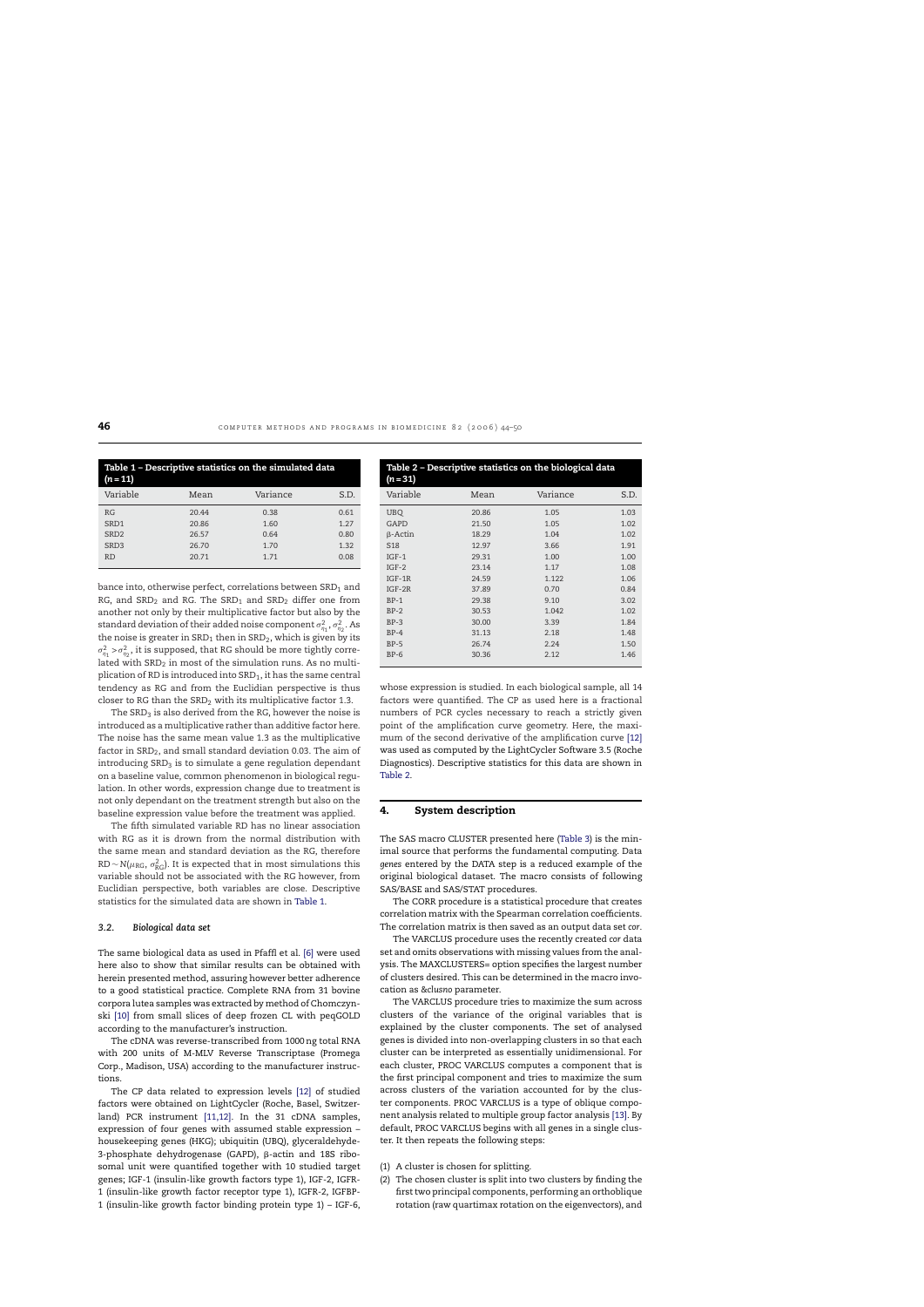## <span id="page-3-0"></span>**Table 3 – The SAS macro CLUSTER**

| *Program source of the macro CLUSTER;              |  |  |
|----------------------------------------------------|--|--|
| %macro CLUSTER (var=, clus=);                      |  |  |
| PROC CORR outs = $cor$ ;                           |  |  |
| var &VAR                                           |  |  |
| PROC VARCLUS data=cor outtree=tree                 |  |  |
| %if &clus, ne %str() %then                         |  |  |
| %do; maxclusters=&clus %end;                       |  |  |
| $\ddot{ }$                                         |  |  |
| var &VAR                                           |  |  |
| axis2 minor=none;                                  |  |  |
| axis1 label= ('Proportion of Variation Explained') |  |  |
| $minor = none;$                                    |  |  |
| PROC TREE horizontal vaxis = axis2 haxis = axis1   |  |  |
| $lines = (width = 2);$                             |  |  |
| height _propor_;                                   |  |  |
| run;                                               |  |  |
| %mend cluster:                                     |  |  |
| *Entry of CP data into SAS by data step;           |  |  |
| DATA genes;                                        |  |  |
| input UBQ GAPD Betaactin S18 IGF1;                 |  |  |
| cards;                                             |  |  |
| 20.59 21.06 17.80 10.00 28.49                      |  |  |
| 21.17 20.84 18.14 12.92 29.05                      |  |  |
| 20.67 20.09 17.84 9.87 29.69                       |  |  |
| 20.99 20.78 18.30 10.15 28.74                      |  |  |
| 19.77 19.65 16.71 11.66 29.03                      |  |  |
| 19.91 21.33 17.22 10.37 27.59                      |  |  |
| 20.75 21.74 17.58 10.05 28.97                      |  |  |
| 21.08 21.25 17.16 13.03 28.51                      |  |  |
| 19.22 21.24 17.44 12.58 28.87                      |  |  |
| $\ddot{i}$                                         |  |  |
| run;                                               |  |  |
| *Call of the Macro;                                |  |  |
| %CLUSTER (var=UBQ GAPD Betaactin S18 IGF1, clus=); |  |  |

Minimal SAS macro compiler source necessary for performing the described computation. The macro call bellow enables definition of analysed variables as well as optional definition of number of cluster produced.

assigning each gene to the rotated component with which it has the higher squared correlation.

(3) Genes are iteratively reassigned to clusters to maximize the variance accounted for by the cluster components. The reassignment may be required to maintain a hierarchical structure.

If the MAXCLUSTERS is not defined, by default PROC VAR-CLUS stops splitting when each cluster has only a single eigenvalue greater than 1, thus satisfying the most popular criterion for determining the sufficiency of a single underlying factor dimension Kaiser [\[14\]. T](#page-6-0)he iterative reassignment of genes to clusters proceeds in two phases. The first is a nearest component sorting (NCS) phase, similar in principle to the nearest centroid sorting algorithms described by Anderberg [\[15\].](#page-6-0) In each iteration, the cluster components are computed, and each variable is assigned to the component with which it has the highest squared correlation. The second phase involves a search algorithm in which each gene is tested to see if assigning it to a different cluster increases the amount of variance explained. If a gene is reassigned during the search phase, the components of the two clusters involved are recomputed before the next gene is tested. The NCS phase is much faster

| Table 4 - Cluster listing for six clusters computed on the |  |  |
|------------------------------------------------------------|--|--|
| biological data                                            |  |  |

| Cluster              | Variable        | R-squared with |                        | $1 - R^2$ ratio |
|----------------------|-----------------|----------------|------------------------|-----------------|
|                      |                 | Own<br>Cluster | <b>Next</b><br>Closest |                 |
| Cluster 1            | <b>UBQ</b>      | 0.6362         | 0.3323                 | 0.5448          |
|                      | Betaactin       | 0.7239         | 0.3441                 | 0.4210          |
|                      | $IGF-2$         | 0.7547         | 0.5038                 | 0.4944          |
|                      | $BP-4$          | 0.8092         | 0.7010                 | 0.6381          |
| Cluster 2            | $BP-2$          | 0.7111         | 0.0226                 | 0.2956          |
|                      | $BP-6$          | 0.7111         | 0.1439                 | 0.3374          |
| Cluster 3            | $IGF-2R$        | 0.6429         | 0.0174                 | 0.3635          |
|                      | $BP-5$          | 0.6429         | 0.1200                 | 0.4059          |
| Cluster 4            | $IGF-1$         | 1.0000         | 0.0921                 | 0.0000          |
| Cluster 5            | $BP-1$          | 1.0000         | 0.0225                 | 0.0000          |
| Cluster <sub>6</sub> | GAPD            | 0.6846         | 0.6351                 | 0.8645          |
|                      | S <sub>18</sub> | 0.6217         | 0.4628                 | 0.7043          |
|                      | $IGF-1R$        | 0.7732         | 0.3552                 | 0.3517          |
|                      | $BP-3$          | 0.7960         | 0.4084                 | 0.3449          |

To each cluster, the *R*2-value of each variable with its own cluster and the *R*2-value with its closest cluster are displayed. The *R*2-value for a variable with the closest cluster should be low if the clusters are well separated. The last column displays the ratio of  $(1-R_{\rm own}^2)/(1-R_{\rm own}^2)$  $R^2_{\rm closest}$ ) for each variable. Small values of this ratio indicate good clustering.

than the search phase but is more likely to be trapped by a local optimum.

The OUTTREE= option creates an output data set to contain information on the tree structure that can be used by the TREE procedure to print a tree diagram. PROC VARCLUS displays a cluster summary and a cluster listing (Table 4). The cluster summary gives the number of variables in each cluster and the variation explained by the cluster component. The proportion of variance explained is obtained by dividing the variance explained by the total variance of variables in the cluster. If the cluster contains two or more genes the second largest eigenvalue of the cluster is also printed. The cluster listing gives the genes in each cluster. Two squared correlations are calculated for each cluster. The column labeled "Own Cluster" gives the squared correlation of the variable with its own cluster component. This value should be higher than the squared correlation with any other cluster unless an iteration limit has been exceeded. The larger the squared correlation is, the better. The column labeled "Next Closest" contains the next highest squared correlation of the gene with a cluster component. This value is low if the clusters are well separated. The column headed " $1 - R^2$  ratio" gives the ratio of one minus the "Own Cluster" *R*<sup>2</sup> to one minus the "Next Closest"  $R^2$ . A small "1 –  $R^2$  ratio" indicates a good clustering.

The TREE procedure produces a horizontally oriented tree diagram, using the data set created by the VARCLUS procedure. The AXIS statements create AXIS definitions that specify the characteristics of an axis. From left to right in the diagram, objects and clusters are progressively joined until a single, all-encompassing cluster is formed at the right (or root) of the diagram. Clusters exist at each level of the diagram, and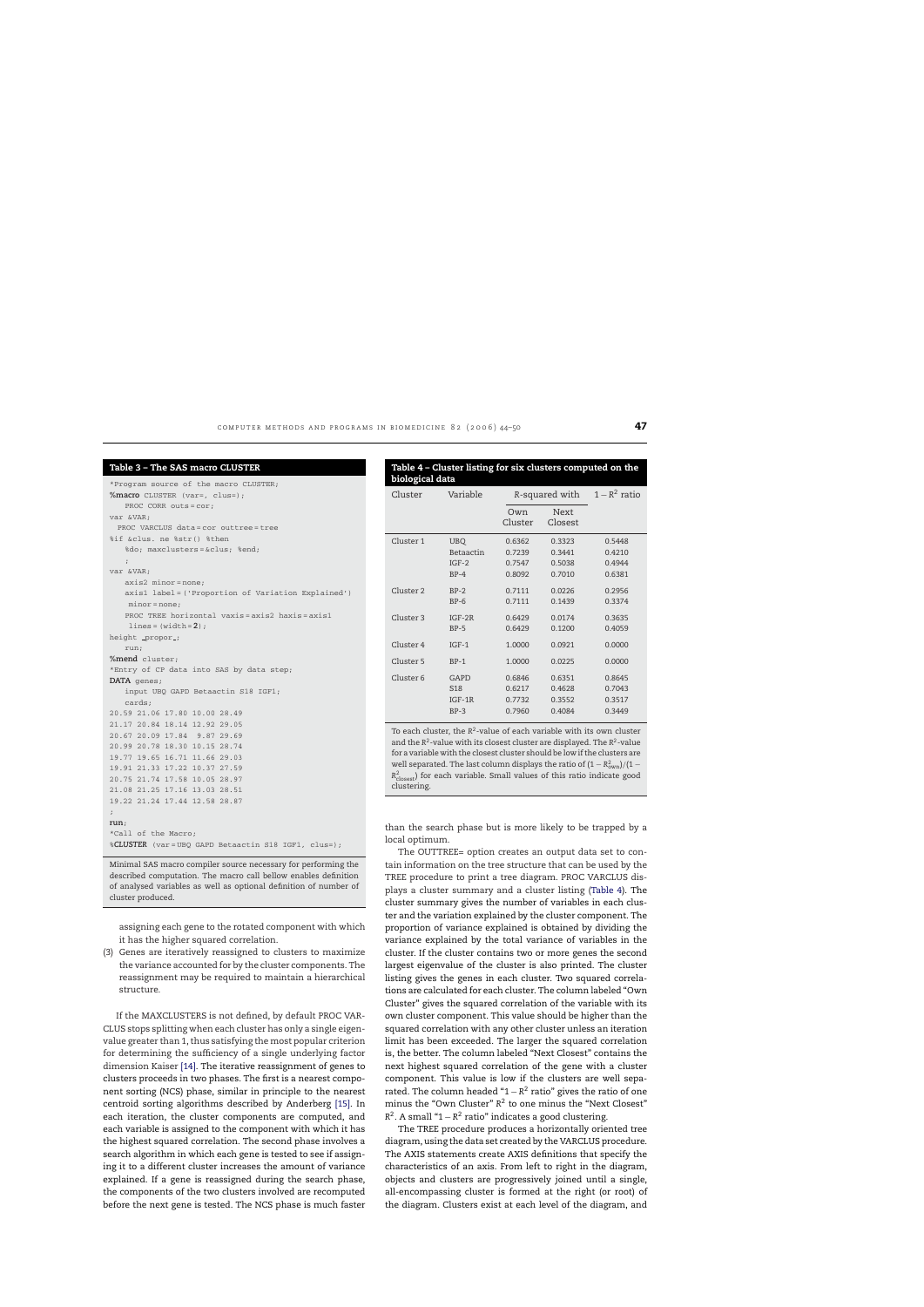<span id="page-4-0"></span>

**Fig. 1 – Plot of the simulated data vectors. Selected first simulation run.**

every vertical line connects leaves and branches into progressively larger clusters (Figs. 2 and 3). The macro is terminated by the **%mend cluster**. Invocation of the macro consists of the **%cluster** sentence and the definitions of the three macro parameters for the names of genes analyzed (*var*) and number of clusters (*clus*). If definition of the *clus* is omitted and thus the **%if** condition in the program code fulfilled the default setting for number of clusters as described above will be activated.

# **5. Status report**

### *5.1. Results from the simulated data*

Twenty simulations were run producing more or less associated variables (Fig. 1). In most simulation the RG was closely associated with  $SRD<sub>2</sub>$  followed by  $SRD<sub>3</sub>$ , whereas the RG was only weekly associated with  $SRD_1$  (Fig. 2). As expected, in only one simulation runs there was a significant (*p* < 0.05) correlation between RG and RD, regardless of the same central tendency and spread of observations. Changing the multiplication factors of SRD $_1$  and SRD $_2$  as well as the  $\mu_{\sigma_3}$  in SRD $_3$ had no effect, showing that the method can associate genes



**Fig. 2 – Cluster diagram on the simulated data. Similar diagrams were obtained in 14 of the 20 simulation runs.**



**Fig. 3 – Cluster analysis with six clusters computed on the biological data.**

with different expression levels but with the same patterns. The closest association was found between the RG and the SRD<sub>2</sub> as long as  $\sigma_{\eta_1}^2 > \sigma_{\eta_2}^2$ . The SRD<sub>3</sub> was also tightly associated with the RG, regardless of the noisy multiplication factor  $\eta_3$ . This noise caused the pattern of SRD<sub>3</sub> to be less parallel to RG then the pattern of SRD<sub>2</sub>, although  $\sigma_{\eta_3}^2 < \sigma_{\eta_2}^2$ , and thus less associated with it. Such effects are however cushioned by performing the clustering on rank values and not on the parametric data. Therefore, the  $SRD<sub>3</sub>$  is still claimed strongly associated with RD here (Fig. 2).

In repeated simulation runs, slightly different results were obtained as the random values were newly generated, nevertheless, the hierarchy of the diagram remained unchanged as long as no extreme noise was added.

## *5.2. Results from the biological data*

Taking a look at the diagram, some six discrete clusters, as listed in the first column of [Table 4,](#page-3-0) come to the four (Fig. 3). By default, PROC VARCLUS stops when each cluster had only a single eigenvalue greater than 1, creating six clusters. Clusters 1 and 6 show a great explaining power and both always contain two housekeeping genes each. There are two ways how to deal with this result:

Cluster 1 considered as the best separated, will be taken with all four components for standardisation purposes. Cluster 6 can also still be considered well separated and useful for the standardisation purposes. Both the cluster 1 and the cluster 2 contain some known 'conservative' housekeeping genes.

Further, some deeper insight into the regulation patterns of the target genes can be gained from Fig. 3. Surely, there is no association between the above proposed standards and IGF-2R, BP-5, BP-1, BP-2, BP-6 and IGF-1. These target genes can be well standardised using the genes from clusters 1 and 6.

Here, it is important to realise that the clustering procedure cannot give a clear answer as to what genes are absolutely suited for the standardisation and what not. This is due to fact that the border between still regulated and not regulated at all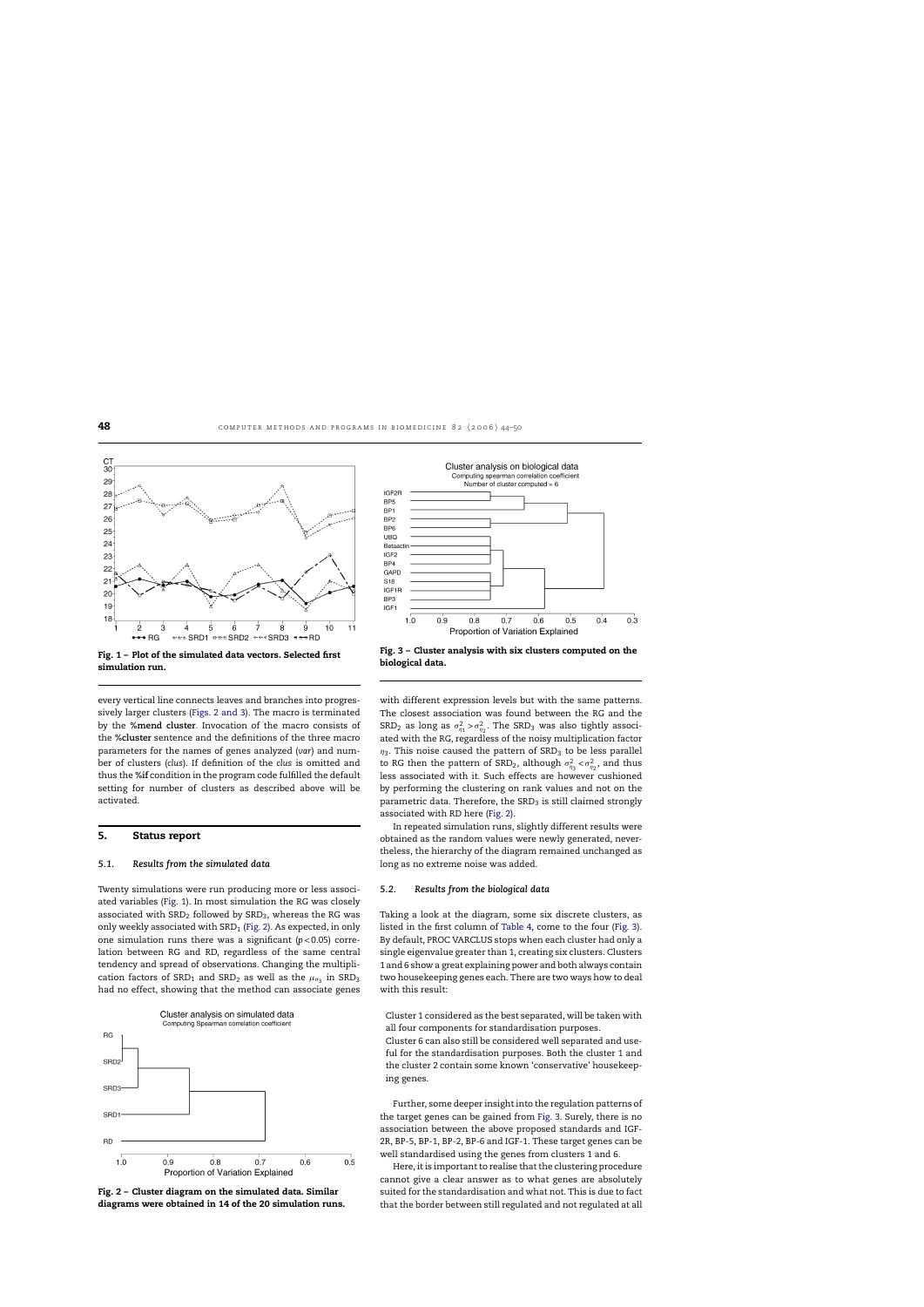<span id="page-5-0"></span>genes need not necessarily respect the apriority definition of "conservative" housekeeping genes.

## **6. Lessons learned**

Clustering approaches have been frequently adopted on micro-array data to disclose families of co-regulated genes [\[16–18\].](#page-6-0) Similar pattern of expression indicates either coregulated genes ore genes those remain untouched by the experiment. This similarity is given by the stabile expression ratio between any two of the genes. Provided that sampling, extraction procedure, RT reaction, storage and the PCR were affected by erroneous factors, all genes achieve some common artificial shift. This shift then produces more visible pattern in genes that are not biologically regulated because any biological regulation would otherwise mask it.

The success of a cluster analysis depends on how well its underlying model describes the patterns of expression. Based on the above idea, the herein suggested method associates genes based on similar rank–order correlation patterns as given by the correlation matrix. Genes with different expression levels but correlating well due to steady expression ratio are clustered together. The Euclidean distances cannot be taken as a measure of dissimilarities here because the levels of expression can be different. Such method would associate genes with close CPs instead of genes with constant expression ration in various samples.

The real-time PCR yields so called crossing points or threshold cycles, and these are the fundamental quantitative units [12]. This data shows a skewed distribution and heterogeneous variance. The Gaussian distribution is only rarely given [7], therefore, the here proposed method clusters genes based on the non-parametric Spearman correlation coefficient, making the method distribution-insensitive. In addition, this procedure partially disregards non-linear effects of biological regulation among samples as well as sample specific disturbances as long as these are not too strong. The dissimilarity measure employed is less sensitive but more robust towards violation of proper data distribution. For this reason, more data are necessary than if a parametric measure of dissimilarity was used.

The clustering of the biological data was here limited to six clusters ([Fig. 3\).](#page-4-0) The decision on the cluster size is a trade-off between the strength of the associations within the cluster and the number of reference genes wanted. However, to see the entire association structure, the number of clusters equal to number of genes analysed is suggested. Alternatively, an algorithm deriving the cluster number from biological background was published [\[16\].](#page-6-0)

The look at the associations between all genes, as facilitated by the cluster analysis, can exclude standardising with associated gene. If a distinct cluster contains predominantly known housekeeping genes, its genes can be applied for standardisation purposes in form of geometric mean as follows:

$$
Index = \sqrt[n]{\text{CP}_1 \times \text{CP}_2 \times \text{CP}_3 \times \dots \times \text{CP}_n}
$$
 (5)

where 1, 2, ..., *n* are the genes [9]. Also genes, not *a priori* assumed to be unregulated, but tightly clustered with housekeeping genes can be included in the index. The standardisation model for relative quantification of change in expression was described by Pfaffl [1] and Excel based spreadsheet is also available Pfaffl et al. [\[19\].](#page-6-0)

The presented SAS macro performs the simplest mostly default computing procedures. With some knowledge of SAS, it can be modified to perform with different settings or to produce more detailed output.

### **Acknowledgements**

Authors thank their colleagues T.P. Neuvians and C. Prgomet of the chair for Physiology of the Technical University Munich for providing the data for analysis. Furthermore, authors thank Kathrin Kreyenberg for her critical review on the manuscript.

#### references

- [1] M.W. Pfaffl, A new mathematical model for relative quantification in real-time RT-PCR, Nucleic Acids Res. 1 (2001) e45.
- [2] O. Thellin, W. Zorzi, B. Lakaye, B. De Borman, B. Coumans, G. Hennen, T. Grisar, A. Igout, E. Heinen, Housekeeping genes as internal standards: use and limits, J. Biotechnol. 75 (1999) 291–295.
- [3] T.D. Schmittgen, B.A. Zakrajsek, Effect of experimental treatment on housekeeping gene expression: validation by real-time, quantitative RT-PCR, J. Biochem. Biophys. Methods 46 (2000) 69–81.
- [4] H. Yamada, D. Chen, H.J. Monstein, R. Håkansen, Effect of fasting on the expression of gastrin, cholecystokinin, and somatostatin genes and of various housekeeping genes in the pancreas and upper digestive tract of rats, Biochem. Biophys. Res. Commun. 231 (1997) 835–838.
- [5] J. Vandesompele, K. De Preter, F. Pattyn, B. Poppe, N. Van Roy, A. De Paepe, F. Speleman, Accurate normalisation of real-time quantitative RT-PCR data by geometric averaging of multiple internal control genes, Gen. Biol. 3 (2002) 1– 12.
- [6] M.W. Pfaffl, A. Tichopád, Ch. Prgomet, T.P. Neuvians, Determination of stable housekeeping genes, differentially regulated target genes and sample integrity: BestKeeper–Excel-based tool using pair-wise correlations, Biotechnol. Lett. 26 (2004) 509–515.
- [7] C. Urban, A. Schweinberger, M. Kundi, F. Dorner, T. Hammerle, Relationship between detection limit and bias of accuracy of quantification of RNA by RT-PCR, Mol. Cell. Probes 17 (2003) 171–174.
- [8] C.R. Rao, The use and interpretation of principal component analysis in applied research, Sankhya A 26 (1964) 329–358.
- [9] A.M. Kshirsagar, Multivariate Analysis, Marcel Dekker, Inc., New York, 1976.
- [10] P.A. Chomczynski, Reagent for the single-step simultaneous isolation of RNA, DNA and proteins from cell and tissue samples, Biotechniques 15 (1993) 532–534.
- [11] C.T. Wittwer, K.M. Ririe, R.V. Andrew, D.A. David, R.A. Gundry, U.J. Balis, The LightCycler: a microvolume multisample fluorimeter with rapid temperature control, Biotechniques 22 (1997) 176–181.
- [12] R. Rasmussen, Quantification on the LightCycler instrument, in: S. Meuer, C. Wittwer, K. Nakagawara (Eds.), Rapid Cycle Real-Time PCR: Methods and Applications, Springer Press, Heidelberg, 2001, pp. 21–34.